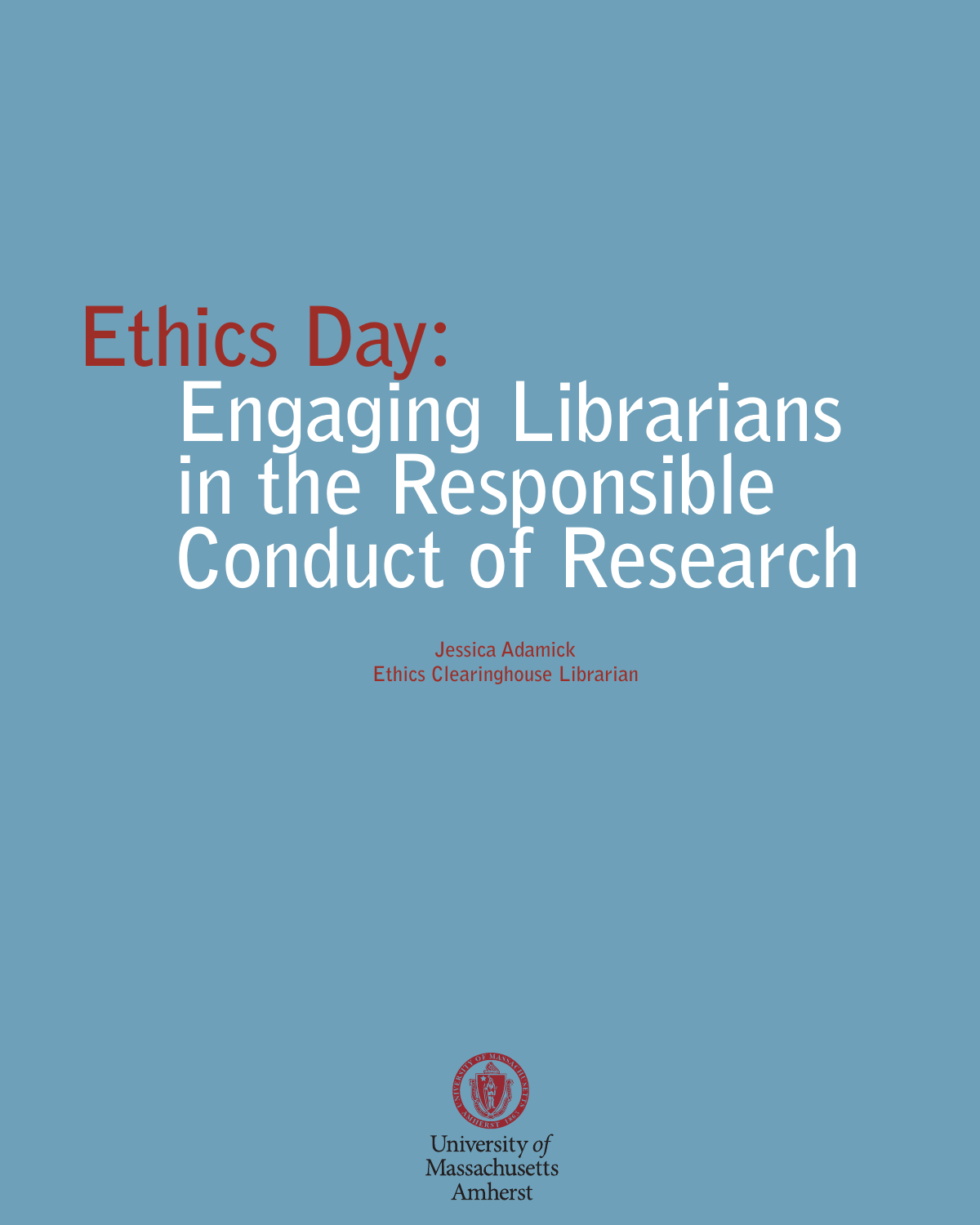#### **Acknowledgements**

**This report summarizes the main points of discussion of a workshop convened to advance knowledge and practice for ethics among library and information scientists. It is a product of the Ethics in Science and Engineering National Clearinghouse (ESENCe) Beta Project, and an extension of an October 2009 ESENCe workshop, "Ethics in Science and Engineering: Redefining Tools and Resources."** 

**The ESENCe project was one of two 18-month beta site projects supported by the National Science Foundation (NSF) to advance understanding of the key dimensions required for a national online clearinghouse in ethics for science and engineering. It was directed by the National Center for Digital Government; the Science, Technology and Society Initiative; the Center for Public Policy and Administration; and the University Libraries at the University of Massachusetts (UMass) Amherst. More information about the ESENCe is available through the project website www.umass.edu/sts/esence.**

**Organizers thank all presenters for sharing their time, knowledge, and expertise. We are especially grateful for the work of Vanessa Krejcir who provided on-site logistics support and Michelle Sagan Gonçalves, ESENCe project manager, who assisted with workshop planning and edited and contributed to this report. We acknowledge the guidance of Jane Fountain, principal investigator, and Marilyn Billings, co-principal investigator.**

**We acknowledge support from the NSF through grant number 0936857. Any opinions, findings, conclusions, or recommendations expressed here are those of the author and do not necessarily reflect the views of the NSF.** 

**Please address correspondence regarding the report to Jane Fountain, principal investigator and director of the National Center for Digital Government and Science, Technology and Society Initiative, 202 Gordon Hall, University of Massachusetts Amherst, 418 North Pleasant Street, Amherst, MA 01002, and sts@pubpol. umass.edu. Ethics Day presentation slides, speaker biographies, and useful RCR resources are available at http://guides.library.umass.edu/ethicsday.**

> **© 2010 Ethics in Science and Engineering National Clearinghouse Beta Project University of Massachusetts Amherst | Amherst, MA**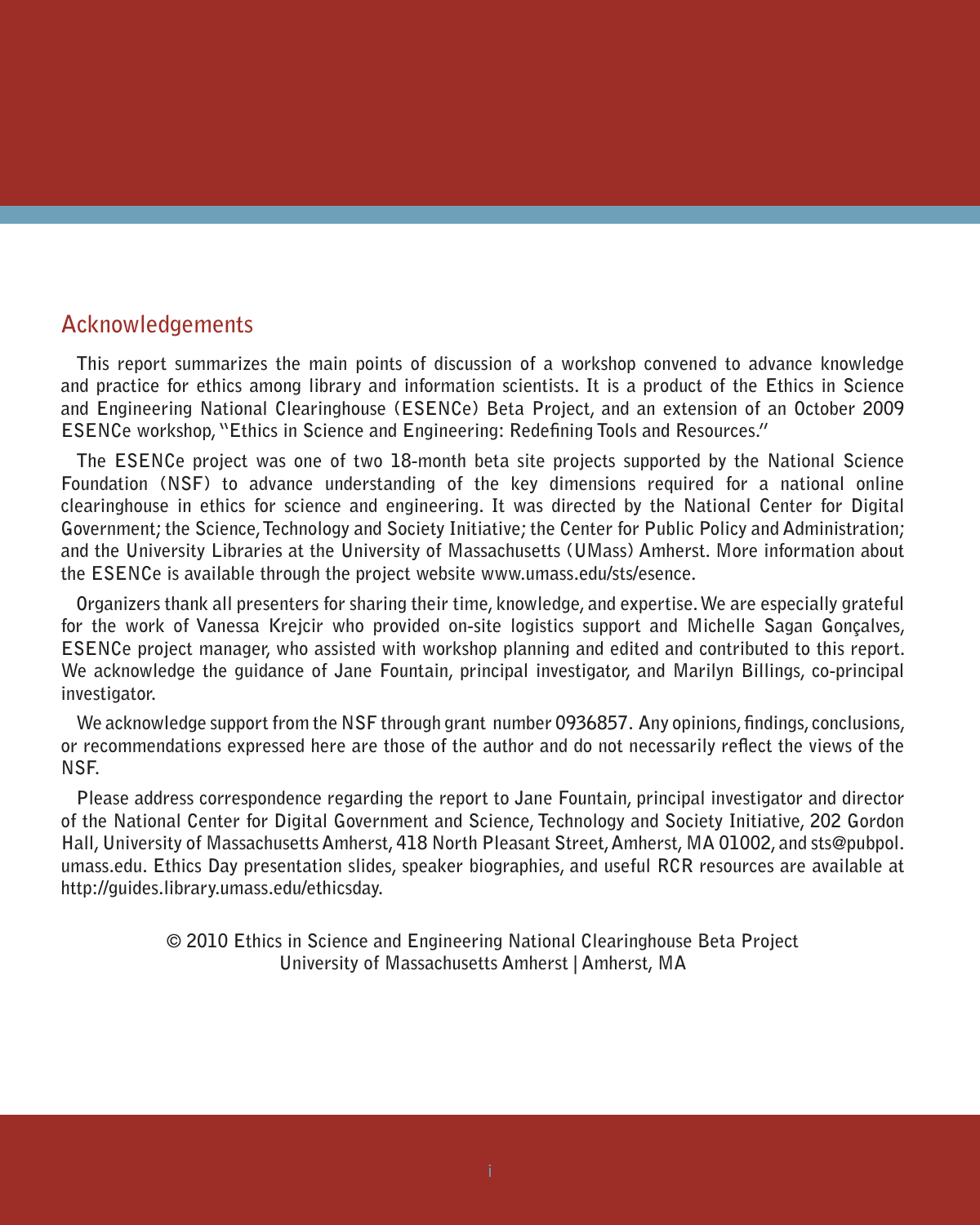## **Executive Summary**

**Training in ethics and the responsible conduct of research (RCR) has received increasing attention from administrators, scientists, engineers, and ethics education experts due to a new National Science Foundation (NSF) RCR training requirement. While the National Institutes of Health (NIH) has had requirements for ethics training since 1989, NSF implemented a policy mandated by the America Creating Opportunities to Meaningfully Promote Excellence in Technology, Education, and Science (COMPETES) Act (42 U.S.C. 1862o-1) in January 2010. It requires institutions that seek funding from the NSF to outline plans for ethics training for undergraduates, graduate students, and postdoctoral fellows, and mentoring for postdoctoral fellows. Programs are being developed and refined to address this requirement at the institutional level, and the work involved should not be underestimated.** 

**Since ethics and RCR training is now required by at least two major federal funders, and institutions are re-evaluating and creating local training programs, librarians should have a fundamental understanding of research ethics and RCR. They should further play a role in development and support of ethics training and education. This report describes a workshop for librarians on research ethics and maps out roles and future directions for librarians in research ethics.**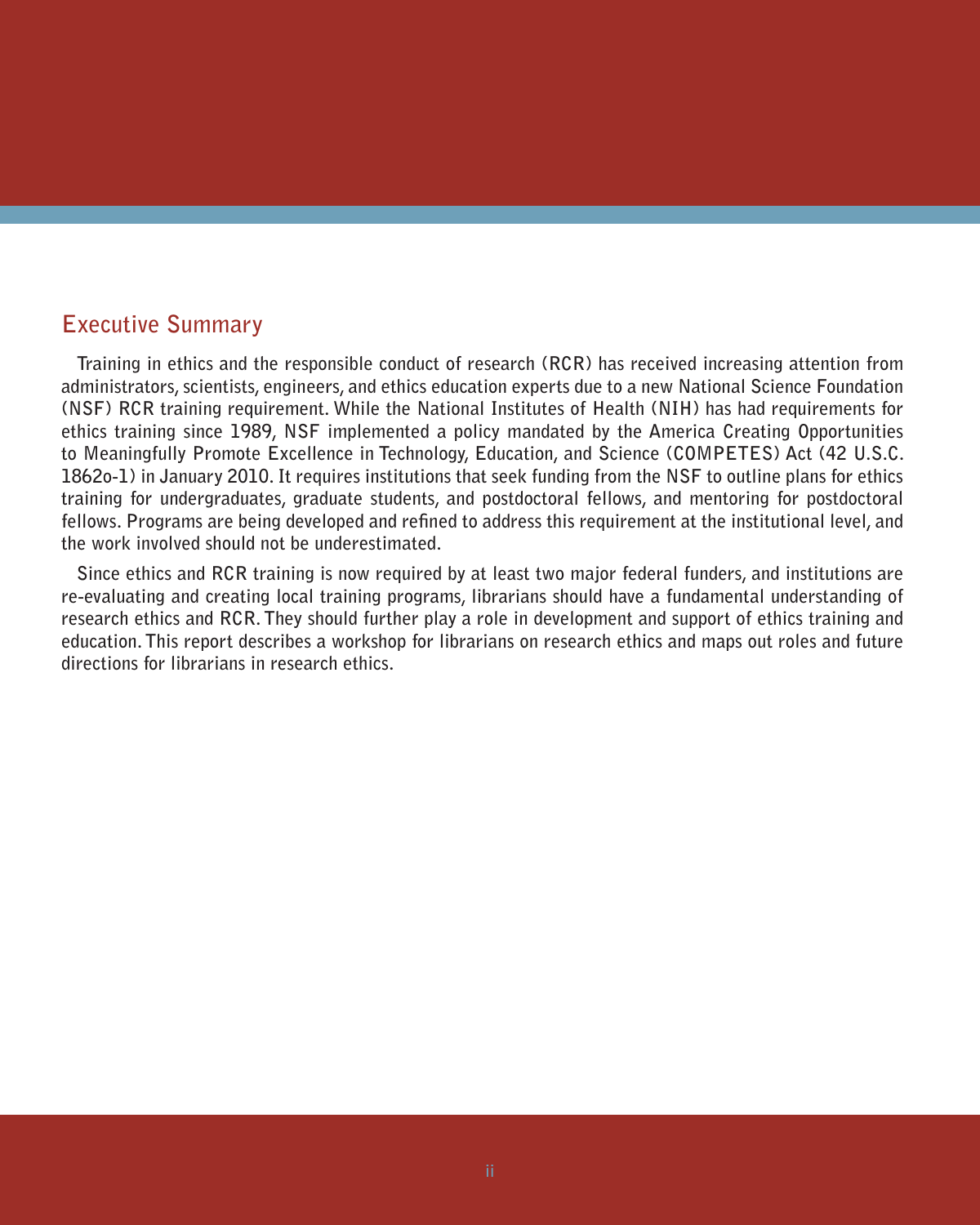## **Engaging Librarians in the Responsible Conduct of Research**

**The University of Massachusetts Amherst Libraries hosted "Ethics Day: Engaging Librarians in the Responsible Conduct of Research," a professional, one day workshop for New England area librarians, on Friday, October 8, 2010.1 This event was part of the Ethics in Science and Engineering National Clearinghouse (ESENCe) Beta Project at the University of Massachusetts Amherst (NSF SES 0936857), which partnered the Libraries; the Science, Technology and Society Initiative; the National Center for Digital Government; and the Center for Public Policy and Administration. ESENCe was one of two beta projects funded by the National Science Foundation (NSF) in response to new ethics requirements in the America Creating Opportunities to Meaningfully Promote Excellence in Technology, Education, and Science (COMPETES) Act (42 U.S.C. 1862o-1).**

**A product of this grant was ESENCe, an 18-month digital resource that hosted inter- and multidisciplinary materials on ethics for science and engineering disciplines. The beta site development demonstrated one role for librarians in research ethics: creating resource sites through the collection and dissemination of ethics materials. Ethics Day sought to identify additional opportunities for library science involvement in the development of appropriate ethics education across disciplines. The workshop was designed to provide librarians with new knowledge about research ethics and to demonstrate possible roles for libraries as institutions consider new ethics trainings or requirements.**







**A diverse group of faculty, administrators, and librarians presented current issues in research ethics and ethics in librarianship. The first two sessions provided an overview of some of the central issues in research ethics training and education to provide all attendees with a better understanding of the issues that their campuses face. Two additional sessions gave concrete examples of the ways in which librarians can directly advocate for ethical research and ethical dissemination of research, and two final sessions focused on ethics in librarianship. A keynote address explored the "landscape of ethics collaboration" to situate ethics and the responsible conduct of research (RCR) training in a larger, international context.**

**<sup>1</sup> The complete workshop schedule is available in Appendix A.**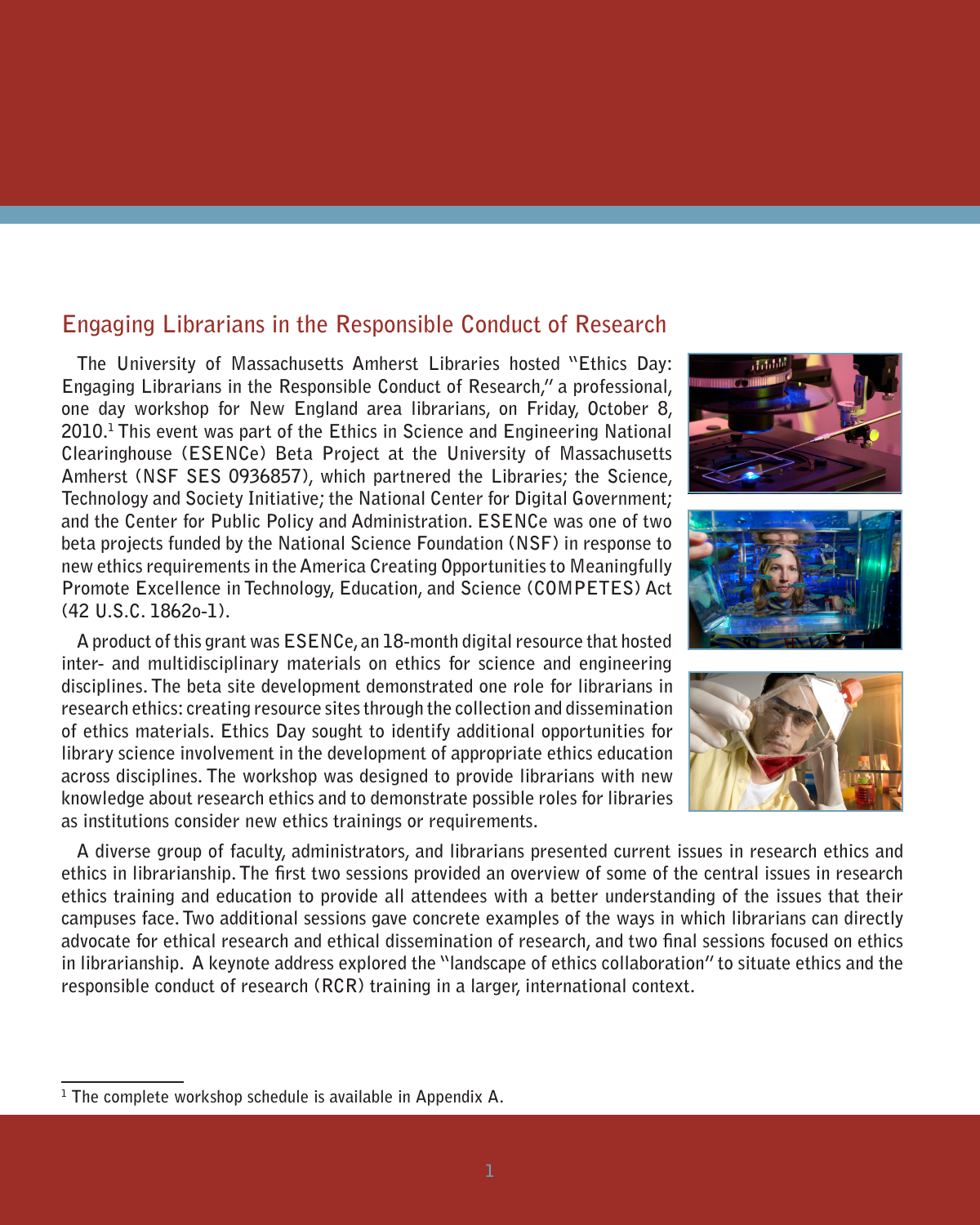# **Central Issues in RCR and Ethics Training**

**New ethics policies from funders have prompted many institutions to review and reassess existing ethics trainings, certifications, or requirements. Serving as links to multiple disciplines and centralized resources for a range of university affiliates -- from undergraduate to graduate students, and from lecturers to full professors -- librarians and libraries must understand the current political and cultural climate for RCR.**

**Jennifer Donais, associate director of the University of Massachusetts Amherst Office of Grant & Contract Administration, outlined a history of ethics requirements of NSF and NIH. As a foundation, librarians should be aware of the nine Office of Research Integrity Core Areas of RCR: research misconduct, protection of human subjects, animal use and welfare, conflicts of interest, data management practices, mentor and trainee responsibilities, collaborative research, authorship and publication, and peer review. When librarians understand the legal justifications for new requirements, as well as background information for the processes and procedures implemented at various institutions, they become catalysts ushering in a new climate for new research ethics and can more effectively help researchers to frame research questions, prepare grant proposals, or manage existing or unforeseen ethical dilemmas. Moreover, scholarly communication librarians work on a daily basis with issues of collaborative research, authorship and publication, and peer review, so it is important for them to be cognizant of the ethical complications of these issues that researchers may be facing.** 

**Elizabeth Buchanan, director of the Center for Applied Ethics at the University of Wisconsin-Stout, introduced attendees to complexities inherent in Internet Research Ethics (IRE). As principal investigator**  for the Internet Research Ethics Digital Library, Resource Center, and Commons,<sup>2</sup> Buchanan advocated for a **transformation of traditional models of research ethics. Moreover, as a PhD- and MLIS-prepared researcher, Buchanan was a critical bridge between librarians and the field of research ethics. Buchanan outlined a new framework for ethics, methodologies, and rules for e-research and posited that currently well-defined issues such as human subjects, intentionality, and cultural, disciplinary, and institutional differences must be re-assessed when conducting and reviewing e-research. Indeed, a new discourse on ethics is necessary for responsible e-research; such transformation is noticeable in how institutional review boards are approaching Internet research. Regardless of the language used to discuss ethics or the processes and policies in place, IRE involvement should be a natural extension of day-to-day work for many librarians, given their familiarity with Internet resources, trends, and research.** 

**<sup>2</sup> See http://internetresearchethics.org/**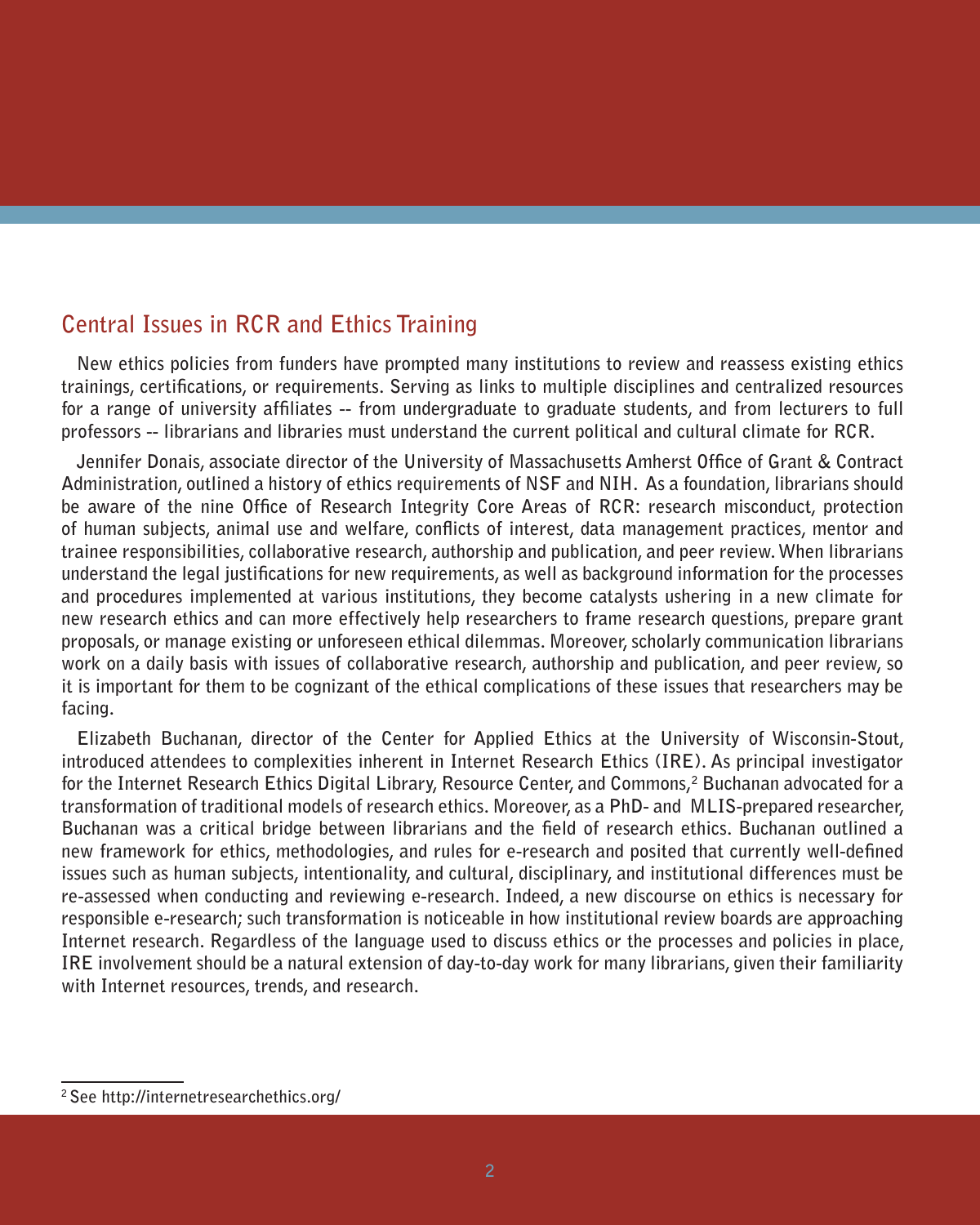#### **Role of the Librarian**

**Roles for librarians in research ethics have not been widely documented or recognized. Two Ethics Day sessions gave concrete examples of the ways in which librarians can directly advocate for ethical research and ethical dissemination of research. Nancy Harger and Judy Nordberg (both Education and Clinical Services Librarians at the University of Massachusetts Medical School Lamar Soutter Library) spoke about their experiences serving on the University of Massachusetts Medical School's IRB, a position foreign to most academic librarians. Nancy Pontika (adjunct faculty at the Graduate School of Library and Information Science at Simmons College), on the other hand, presented on a role more familiar to library scientists: open access promoter.**

**As IRB members, Harger and Nordberg supported protocol reviewers, primarily performing original searches for each protocol to supplement the work of the principal investigators. To fill an existing gap in the review process, they mentioned that librarians could also perform literature searches for principal investigators before a protocol was reviewed. Not** 



**only did serving on an IRB introduce Harger and Nordberg to a new dimension of research, but it supported the library's mission of outreach, enabled networking across campus, refined search skills, and contributed to an understanding of the clinical trial approval process. IRB participation supports the service mission of many college and university libraries, and directly inserts librarians into the faculty research process.**

**Although Pontika's presentation topic was a familiar one to most librarians, considering the ethics of open access added a distinctive dimension to the open access debate. Pontika's presentation situated the state of scholarly communications and the open access movement squarely in line with the evolving ethics and RCRawareness at many academic institutions.** 

**In addition, moral arguments in favor of open access were presented, including author control, empowering free flow of scientific information, and enabling taxpayer access to publicly funded research. Pontika also advocated for librarians to train faculty members, administrators, university presses, and other library staff on open access issues due to their expertise on journal evaluation, publisher practices, copyright and licensing, and ability to find other resources. Providing education on open access issues and understanding**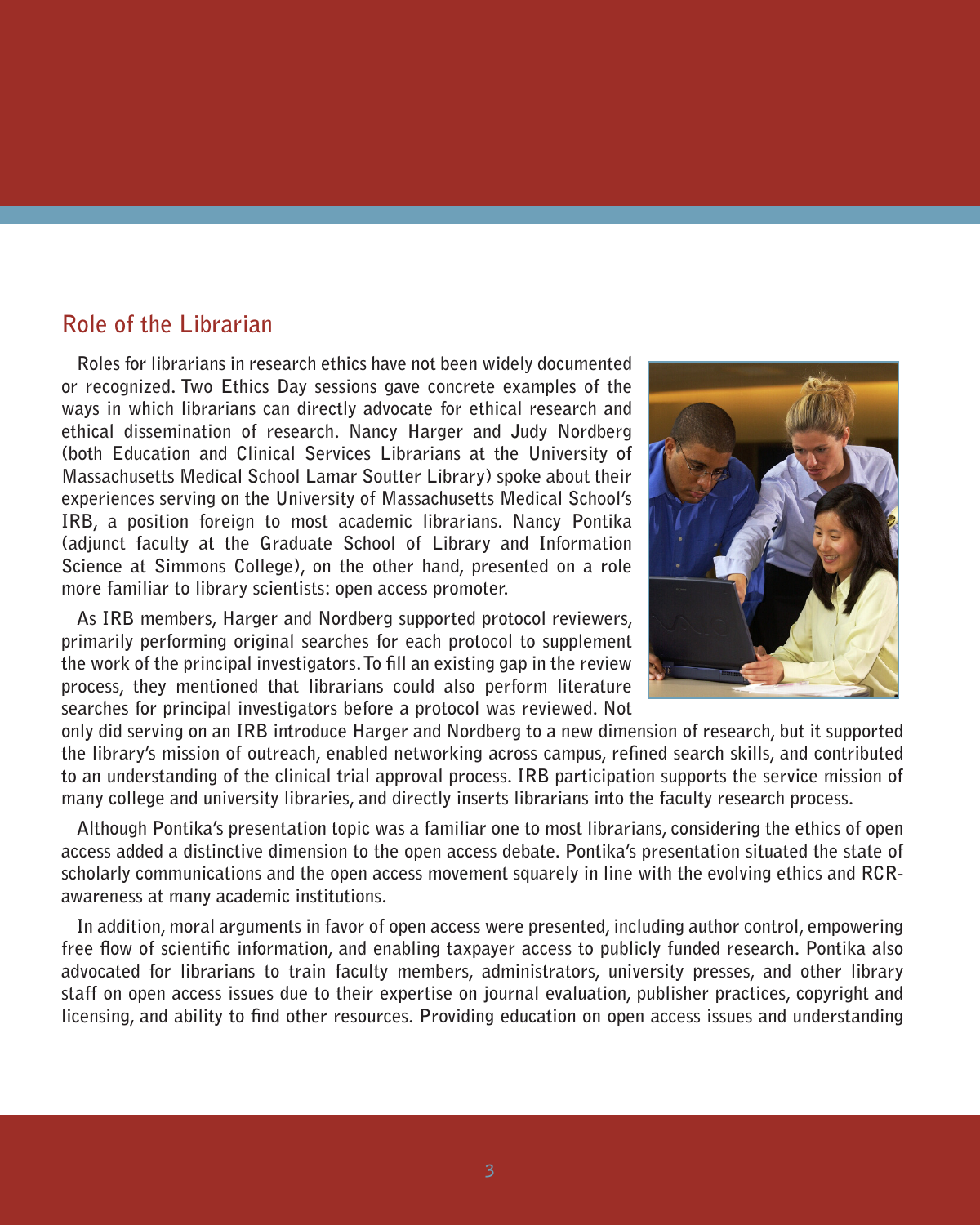**ethical arguments in favor of open access relates to the work involved with serving as a resource on issues of collaborative research, authorship and publication, and peer review, and understanding the ethical complexities of those issues.**

#### **Ethics in Librarianship**

**The last two sessions focused on ethics in librarianship. The increasing emphasis on research ethics at funder and institutional levels provides librarians with the opportunity to brush up on professional ethics. John DeSantis, Cataloging and Metadata Services Librarian at Dartmouth College, outlined the American Librarian Association's (ALA) Library Bill of Rights and Codes of Ethics, drawing from his experience serving on the ALA Committee on Professional Ethics. Citing the literature, he pointed out that confidentiality and privacy, integrity, equal access to information, and professional development were the most frequently identified principals in library codes of ethics. While ethics trainings are not generally required of librarians, they can seek out ethics education opportunities in order to develop professionally and to be able to relate to the various ethics trainings and education taking place in academia.**

**In science, technology, engineering, and mathematics fields (STEM) fields, mentorship is often discussed in relation to ethics education as a form of modeling scholarly integrity. Hongjie Wang, Head of the Information and Education Services Department at Lyman Maynard Stowe Medical Library at the University of Connecticut Health Center, discussed the benefits of implementing a mentoring program for librarians. As an author of articles on academic mentorship in libraries and a member of mentoring programs at the University of Connecticut Health Center, Wang made a case for mentorship as a part of professional development, especially given that many aspects of librarianship are often learned on the job. Indeed, on-the-job training is particularly relevant for science librarians who often find themselves learning disciplinary matter based on their professional appointment. Because most libraries do not explicitly focus on professional ethics, a mentoring relationship could be a crucial tool for safely resolving moral dilemmas in the workplace.**

## **The Landscape of Ethics Collaboration**

**Sheila Bonde, professor of history of art and architecture and professor of archaeology at Brown University, gave a keynote lecture on the current institutional ethics environment. While scholarly integrity has been long recognized as a pressing issue within academic communities, few scholars have examined how the cultural context in which ethical decision making occurs influences outcomes or action. Bonde, however,**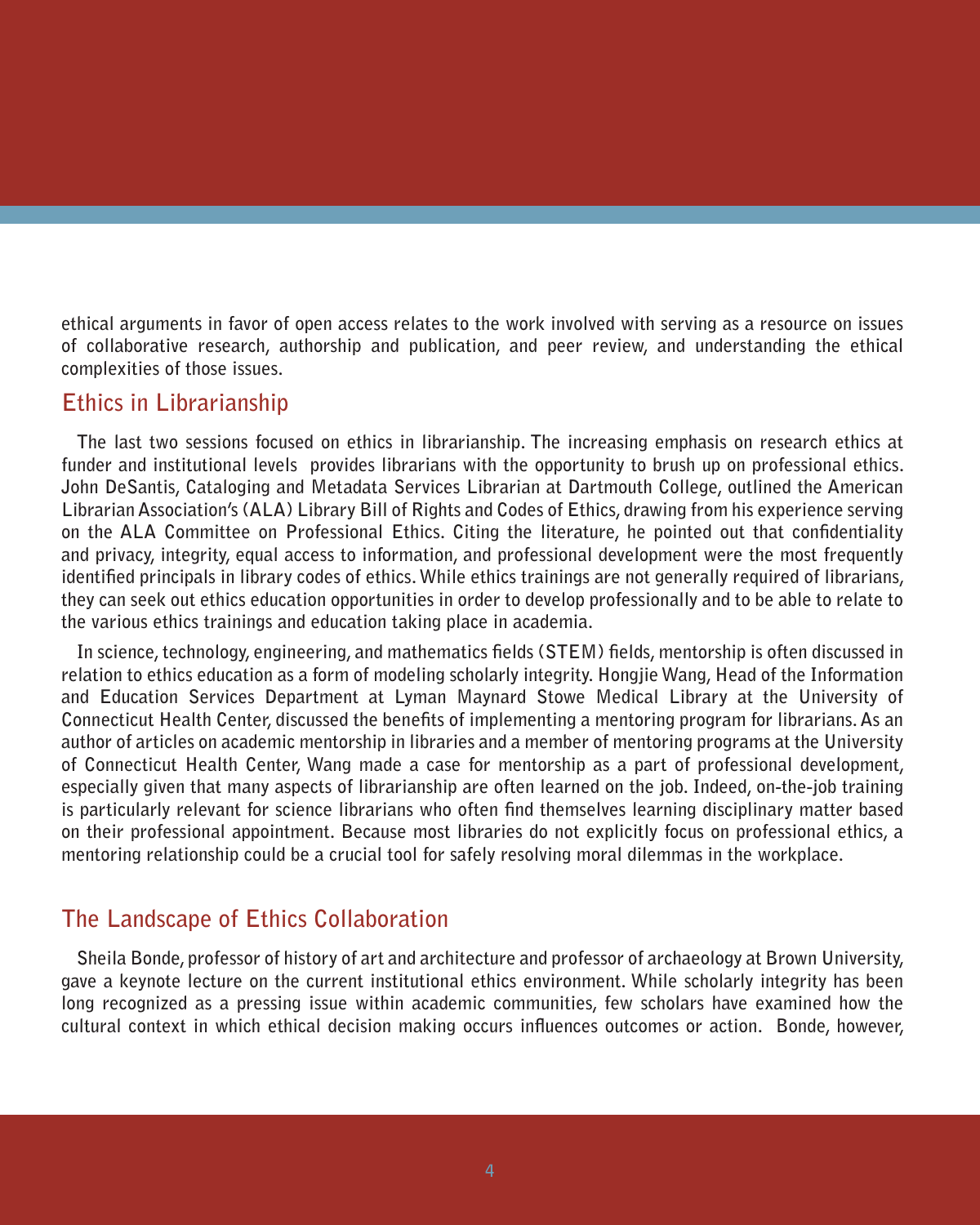

**who has led ethics training for graduate students as the Dean of the Graduate School at Brown for numerous years, has examined these issues as principal investigator of an NSFfunded project investigating the cross-cultural challenges of ethical decisions and developing new contextually-focused ethics training programs.** 

**Bonde's address highlighted the necessity to view ethical dilemmas from both a micro and macro perspective. While ethics and scholarly integrity are valued on an international level, ethical decision-making takes place at both an individual and institutional level and always within different cultural** 

**contexts. It is impossible to fully understand any dimension of ethics without examining the context in which it is situated. Thus, legal, political, and social variations across cultures must be taken into consideration when implementing ethics education programs.** 

**Moreover, science is increasingly globalized and takes place at an international scale. Technology has enabled immediate collaboration across borders and rapid dissemination of information. This internationalization of science has the potential to dramatically impact ethics education and training because it greatly expands ethical dimensions for research. Ultimately, Bonde asked if the "international character of research [would] bring about a uniform, international ethical standard for research or will these be limited and defined by cultural differences in ethical decision-making?"** 

**Regardless of how globalization may affect ethics, librarians remain well prepared to interpret and disseminate new findings, policies, and standards. Librarians are well aware of the global impact of online research related to dissemination of and access to information, and Bonde inspired the audience to think even more broadly about an increasingly global research and development environment.** 

## **Roles and Future Directions for Librarians in Research Ethics**

**Raising awareness about ethics education and training and RCR amongst librarians is critical. Librarians work to support research and learning and are in excellent positions to play important roles in support of research ethics. Continued emphasis on the development of online resources in support of research ethics is a crucial first step. Several examples currently exist which may act as models for development. EthicShare**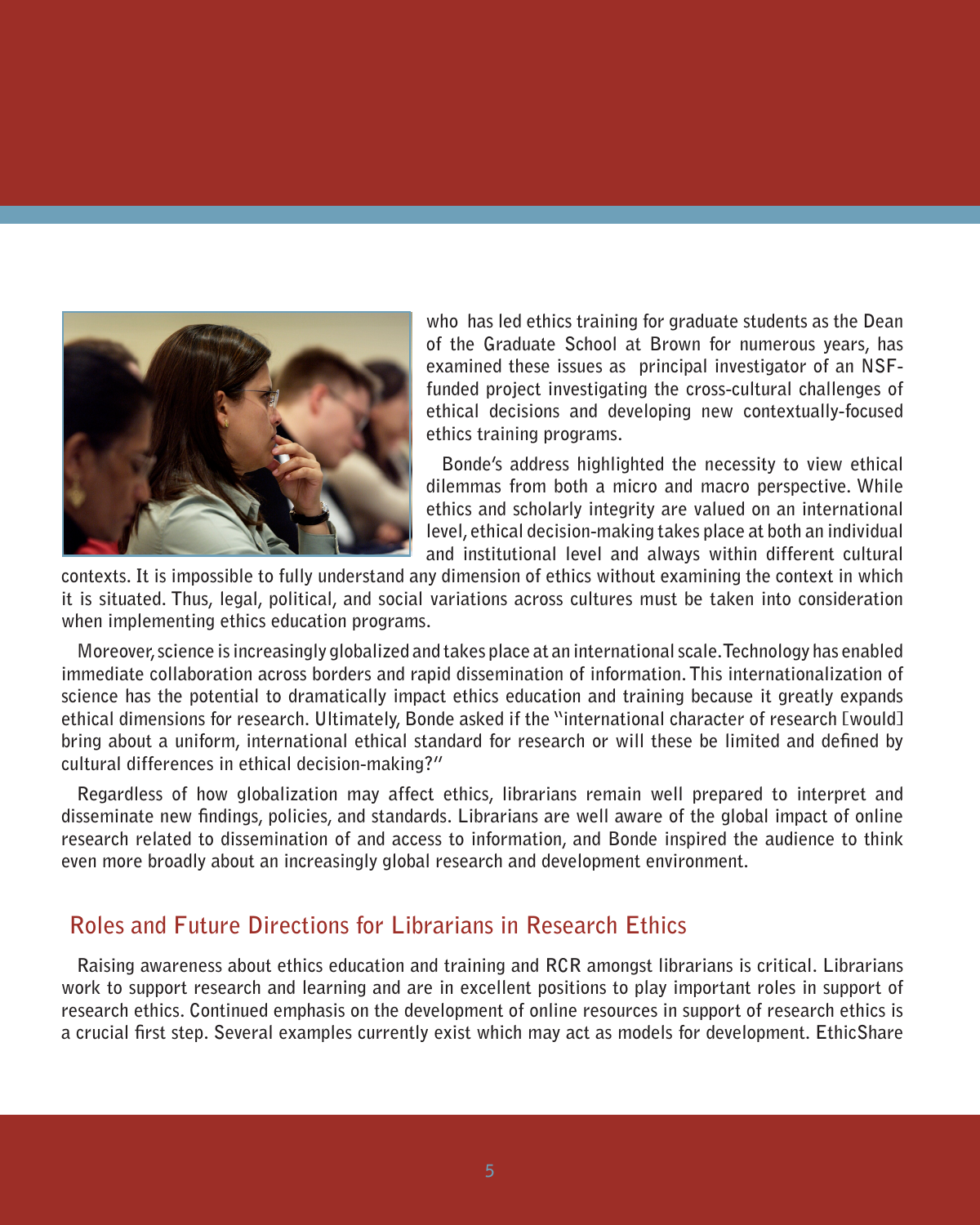

**is a research and collaboration website for ethics developed at the University of Minnesota that includes several librarians on the project team. Another example is the Ethics Education Library (EEL) developed by the Center for the Study of Ethics in the Professions at the Illinois Institute of Technology. EEL has partnered with the National Academy of Engineering's Online Ethics Center and is managed by a librarian. Finally, the National Center for Professional and Research Ethics under development at the University of Illinois at Urbana-Champaign includes a librarian as one of the co-principal investigators.3 Liaison librarians should become aware of these resources and their discipline's domain-**

**specific ethics issues, as many faculty will need to provide or participate in the training of students and postdocs, and may seek resource referrals from their librarians on these topics. For example, the librarian who manages EEL makes materials referrals for NSF Research Experiences for Undergraduates (REUs).** 

**Another documented role that librarians can take to support research ethics is serving on an IRB (Cheek & Bradigan, 2008; Frumento & Keating, 2007; Robinson & Lipscomb, 2005; Wessel, Tannery, & Epstein, 2006). Several workshop attendees reported participation on Institutional Care and Animal Use Committees (IACUC), very similar work. Most of the literature on librarians serving on IRBs describes experiences of health sciences or hospital librarians, but there is also a role for librarians who serve STEM fields. Responsible Literature Searching for Research: A Self-Paced Interactive Educational Program is an excellent tutorial for both librarians and researchers on literature searching for IRBs. It is authored by Charles Wessel, a Health Sciences Library System Reference Librarian at Health Sciences Library System at the University of Pittsburgh.** 

**Librarian advocacy for open access is well-established (Albert, 2006; Chan, Kwok, & Yip, 2005; Palmer, Dill, & Christie, 2009), as are the ethical justifications for open access (Covey 2009; Harnad, 2007). The ethics of open access are related to the broader topics of ethics in scholarly communication discussed above: publishing and authorship, peer review, and collaborative research. This advocacy is a third role that librarians can take in support of research ethics. Libraries are just beginning to partner with research administrators and offices of grants and contracts to deliver services to researchers such as data management plan consulting and**

**<sup>3</sup> Links to each of these websites are https://www.ethicshare.org/, http://ethics.iit.edu/eelibrary/, http://www. onlineethics.org/, and http://nationalethicscenter.org/, respectively.**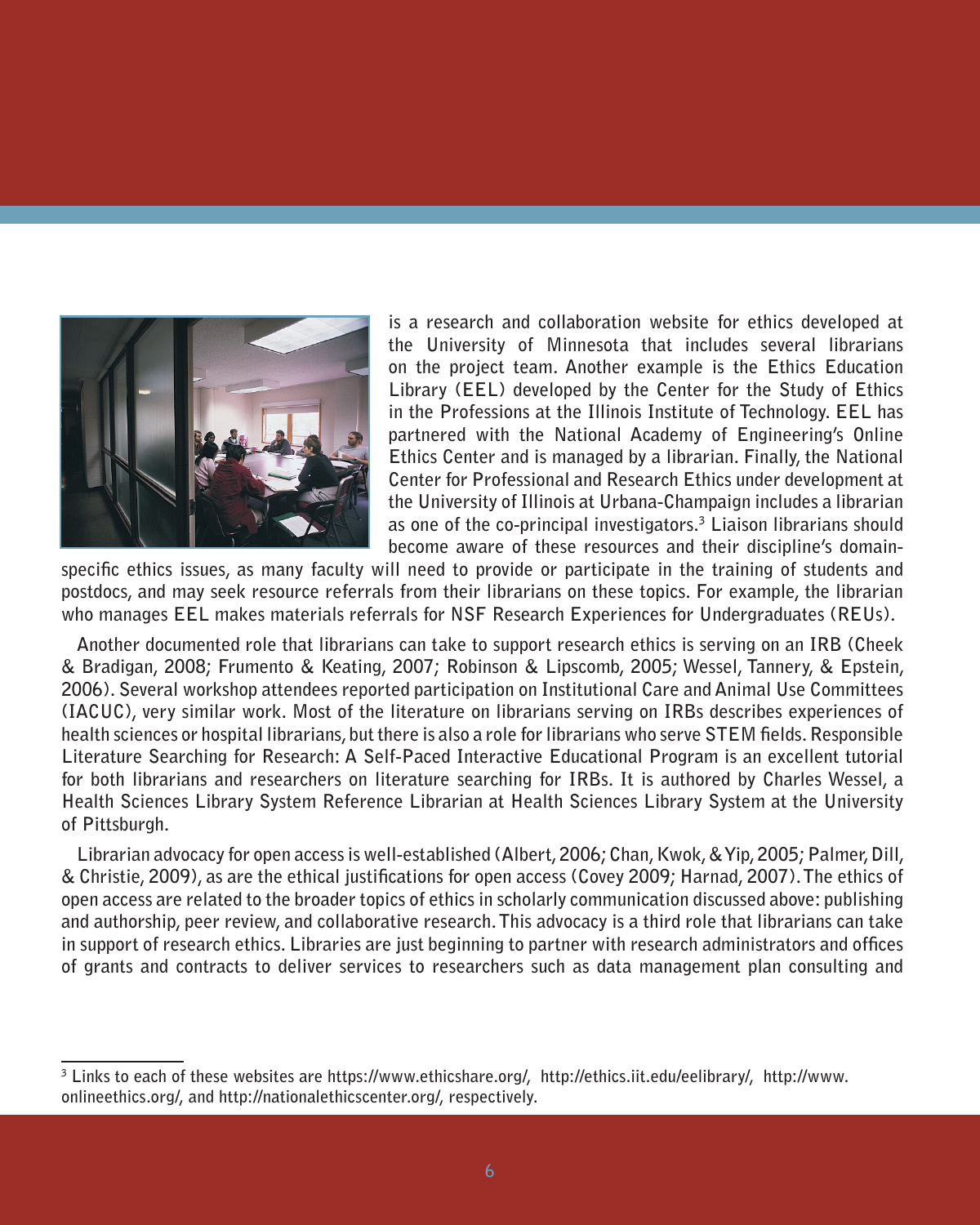**the hosting and dissemination of grant-funded research outputs. More partnerships regarding the ethics of scholarly communication are possible, particularly for research-intensive institutions. For example, libraries could develop systems that support collaborative work on a technical level or they could provide researchers with material dissemination options.**

**Resource development and referral work, IRB, and IACUC involvement, and ethics in scholarly communication are well documented on their own, but rarely exist in the broader context of librarian involvement with research ethics. This report outlines these roles for librarians in research ethics. Librarians who serve science and engineering disciplines should understand core and discipline-specific issues in research ethics and be able to provide services or make referrals to appropriate resources. Given the growing emphasis on research ethics at funder and institutional levels, librarians should become familiar with ethics in our own field. Ethics Day strove to engage librarians with these issues and could serve as a model for lowcost, consciousness raising programs that will more formally document and develop the role of librarians in science and engineering ethics.**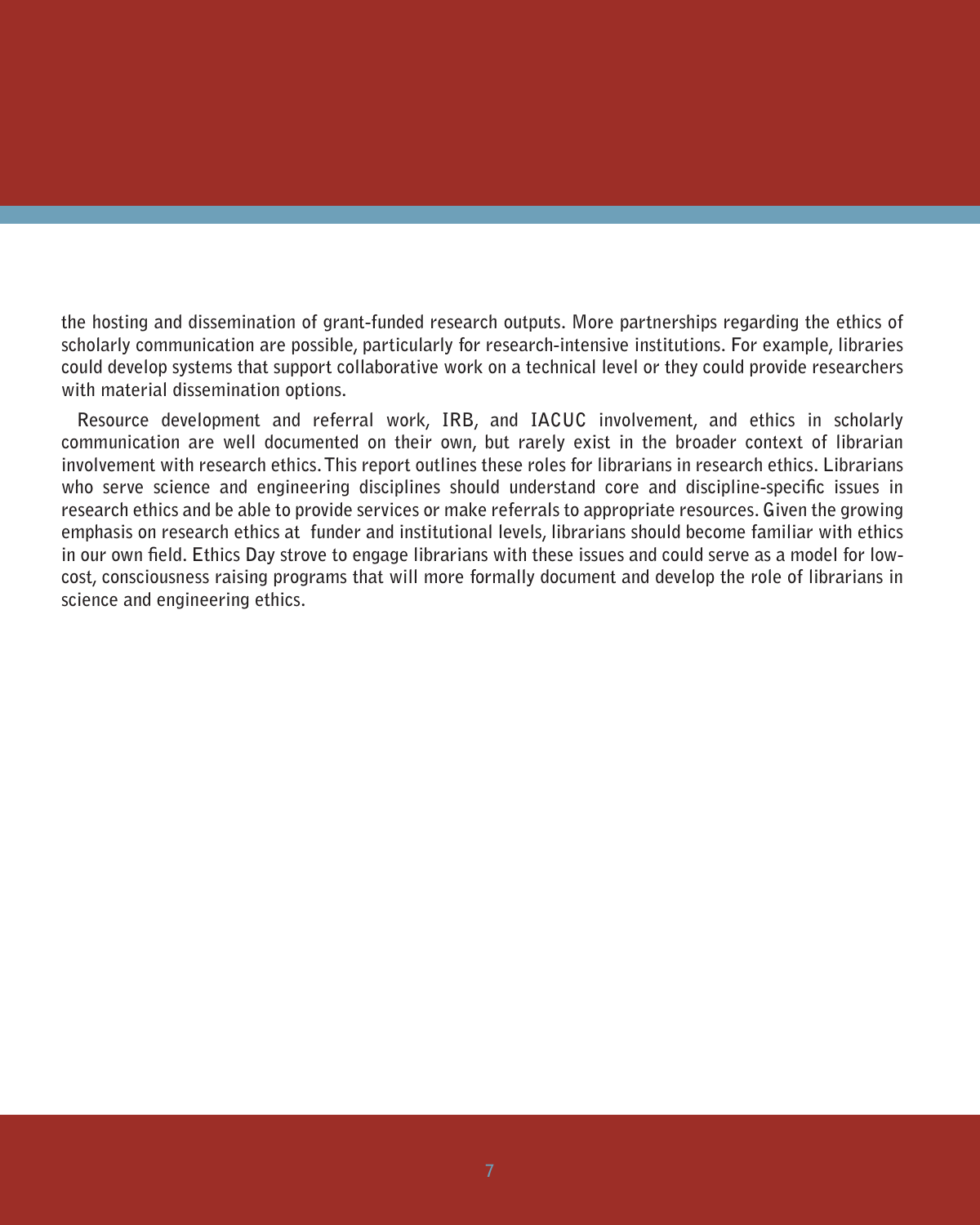### **Further Reading**

- **Albert, K. M. (2006). Open access: implications for scholarly publishing and medical libraries. Journal of the Medical Library Association, 94(3), 253-262.**
- **Chan, D. H., Kwok, C. Y., & Yip, S. F. (2005). Changing roles of reference librarians: the case of the HKUST Institutional Repository. Reference Services Review, 33(3), 268-282. doi:10.1108/00907320510611302**
- **Cheek, F.M. & Bradigan, P.S. (2008). Academic health science library support for research studies and clinical trials. Proceedings from MLA'08 - Connections: Bridging the Gaps. Chicago, IL. http://www.mlanet.org/am/am2008/e-present/posters.html**
- **Covey, D. T. (2009). The ethics of open access to research: A call for civil disobedience and moral courage. Progressive Librarian, 33, 26-42.**
- **Gonçalves, M. S., Fountain, J. E., Adamick, J., & Billings, M. (2010). Workshop Report. Ethics in Science and Engineering: Redefining Tools and Resources. Amherst, MA: Ethics in Science and Engineering National Clearinghouse.**
- **Harnad, S. (2007). Ethics of open access to biomedical research: Just a special case of ethics of open access to research. Philosophy, Ethics, and Humanities in Medicine, 2(31). doi:10.1186/1747-5341-2-31.**
- **Frumento, K., & Keating, J. (2007). The role of the hospital librarian on an institutional review board. Journal of Hospital Librarianship, 7(4), 113-120. doi:10.1300/J186v07n04\_08**
- **National Science Foundation. 2009, Aug 20. Responsible conduct of research. Federal Register, 74(160).**
- **Palmer, K. L., Dill, E., & Christie, C. (2009). Where there's a will there's a way?: Survey of academic librarian attitudes about open access. College & Research Libraries, 70(4), 315-335.**
- **Robinson, J. G., & Lipscomb Gehle, J. (2005). Medical research and the Institutional Review Board: The librarian's role in human subject testing. Reference Services Review, 33(1), 20-24. doi:10.1108/0090732041051936**
- **United States Government. 2007. The America Creating Opportunities to Meaningfully Promote Excellence in Technology, Education, and Science Act. 121 STAT. 572 PL 110–69. [Sections 7008 and 7009]**
- **Wessel, C. B., Tannery, N. H., & Epstein, B. A. (2006). Information-seeking behavior and use of information resources by clinical research coordinators. Journal of the Medical Library Association, 94(1), 48-54.**